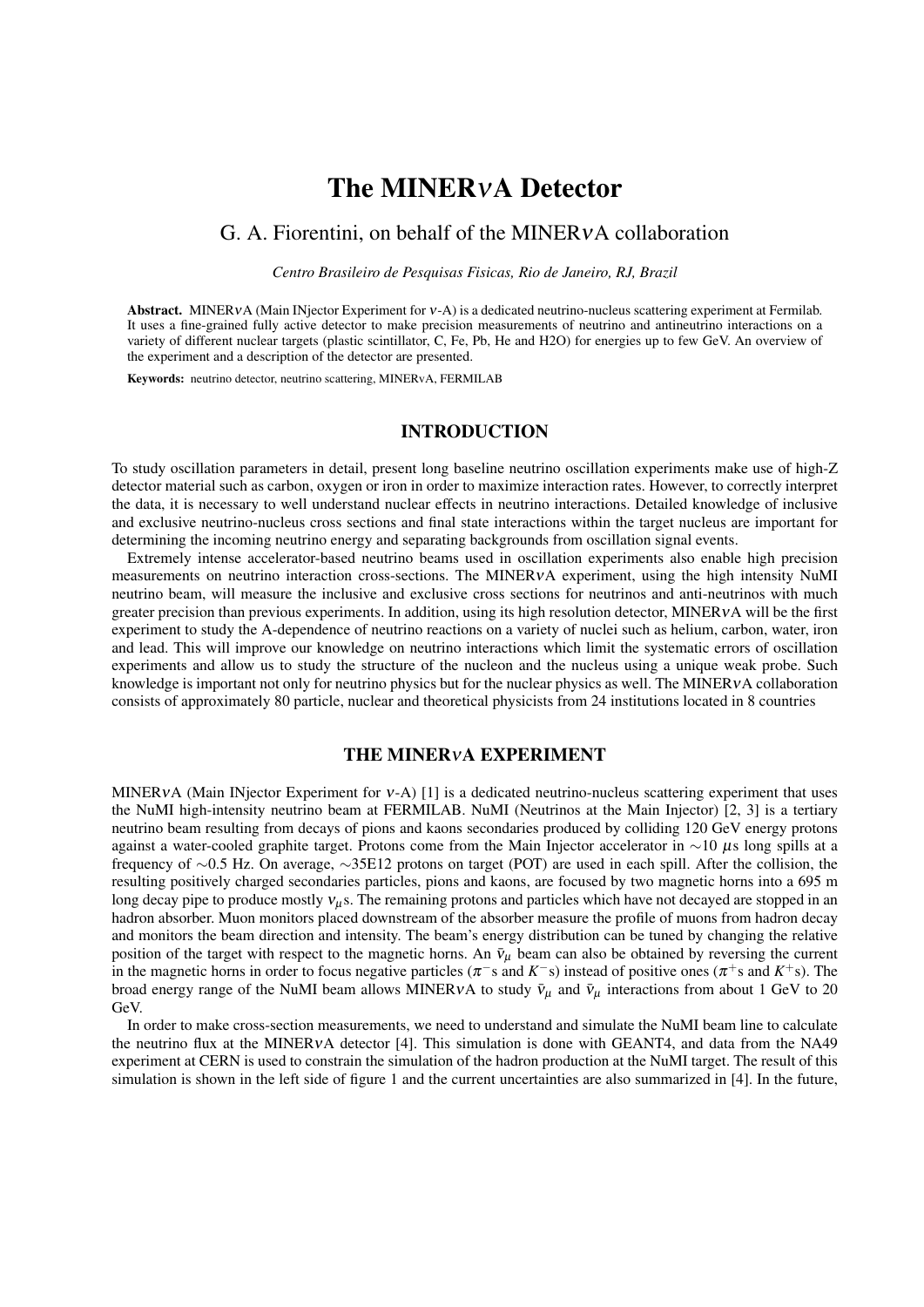

FIGURE 1. NuMI's neutrino and anti-neutrino flux prediction at the MINERVA detector (left). Protons on target delivered to the NuMI beamline during its low-energy configuration period. The live time of the MINERVA detector during this period was 97.2% (right).

to improve the flux simulation, the MINERνA collaboration plans to:

- Analyze MINERvA's data during periods of different NuMI beam configurations.
- Use new hadron production data (NA61 experiment at CERN).
- Use in-situ measurement from muon flux via muon monitors.

# MINERνA'S DATA COLLECTION

MINER∨A has taken data using the NuMI beam in its low-energy configuration (LE) with a peak energy of ∼3 GeV. In a first stage, a partially constructed detector took data in anti-neutrino mode between November 2009 and March 2010. Then, the full detector took data from March 2010 to April 2012 switching between low-energy neutrino and anti-neutrino modes and different NuMI's horn current and target position configurations, known as *special runs*, to study the neutrino flux. The total exposure was of 3.98E12 POT taken with a LE  $v_\mu$  beam, 1.7E12 POT with a LE  $\bar{v}_\mu$ beam and 0.49E20 POT of *special runs*. The POT collected during this period, as well as the different configuration used, are showed in right side of figure 1.

MINERνA is now getting ready to be exposed at NuMI's medium-energy configuration (ME) beam, with a peak energy of ∼8 GeV. This new exposure is planned to start in the summer 2013.

#### THE MINERνA DETECTOR

The MINERνA detector consits of an inner tracker volume made of active plastic scintillator surrounded by electromagnetic and hadronic calorimeters and a set of passive nuclear targets. An schematic view of the MINERVA detector is shown in figure 2.

The detector was built using 120 modules stacked along the beam direction. The modules are hexagonal in shape with an inner portion surrounded by an outer steel support frame. This frame is 56 cm wide and partially instrumented with scintillator and serves as a hadronic calorimeter. The content of the inner portion depends on the part of the detector the module is located: the tracker, calorimeters or nuclear targets.

Modules in the tracker region contain two layers of finely segmented scintillator planes in three posible orientations, 0° (vertical) and ±60°, to allow three dimensional track reconstruction. Each plane is composed of 127 strips of extruded polystyrene scintillator that are triangular in cross section (17.0 mm height  $\times$  33.4 mm base). The triangular shape ensures energy deposition in two strips per plane for most particle paths, improving the position resolution of the reconstruction. A 1.2 mm diameter green wavelength shifting fiber down the middle of each strip guides the generated light to a single pixel of a 64 anode PMT. Downstream the tracker, in the calorimeters region, 10 modules contain two additional lead sheets that are each 2 mm thick to provide electromagnetic calorimetry, and in the last 20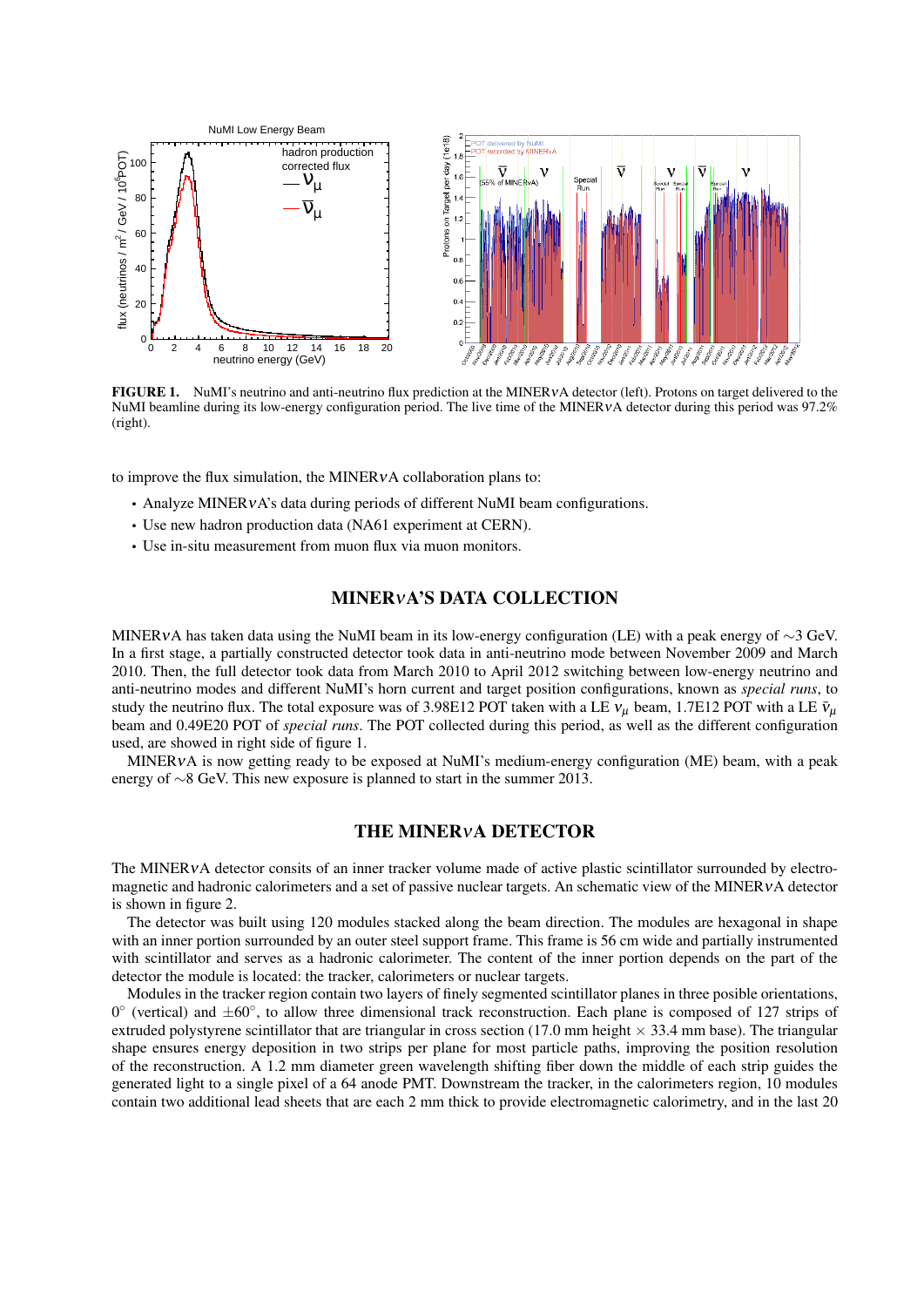

FIGURE 2. Schematic section view of the MINERVA detector. The beam enters from the left at a downward angle of about 3 degrees. The nuclear targets are located at the front of the detector followed by a fully-active, in Anely-segmented scintillator region. The electromagnetic and hadronic calorimeter portions of the detector are indicated

| <b>Target</b>            |             | Fiducial Mass <sup>*</sup> $v_{\mu}$ CC Events in 1.0E20 POT |
|--------------------------|-------------|--------------------------------------------------------------|
| Polystyrene Scintillator | $6.43$ tons | 340k                                                         |
| Helium                   | $0.25$ tons | 14k                                                          |
| Carbon                   | $0.17$ tons | 9.0k                                                         |
| Water                    | $0.39$ tons | 20k                                                          |
| <b>Iron</b>              | $0.97$ tons | 54k                                                          |
| Lead                     | $0.98$ tons | 57k                                                          |

TABLE 1. Nuclear target masses and expected event rates in the MINER<sub>vA</sub> detector.

<sup>∗</sup> within a 90 cm cylinder.

modules one plane of scintillator per module has been replaced by a 1 inch thick steel plate to serve as a hadronic calorimeter. The nuclear targets region is upstream the tracker and involves five layers of pasive absorbers which are composed of varying combinations and thicknesses of iron, lead, graphite and water interspersed with active scintillator. A cryogenic liquid helium target was also installed upstream this region. The MINOS near detector sits 2 m downstream of MINERνA and provides momentum and charge measurements for those muons that leave MINERνA and enters the MINOS near detector. The total mass of the detector is about 200 tons, with most of the mass coming from the outer steel calorimeters. Table 1 shows the masses and the expected event rate of each nuclear material within a 90 cm radius cylinder along the axis of the detector. The total number of channels in the detector is 32,448.

# DETECTOR PERFORMANCE

Most of the current analyses in the MINER<sub>V</sub>A experiment [5, 6, 7, 8] rely on the muon's energy and charge reconstruction using the MINOS near detector <sup>1</sup>. We have measured the efficiency to track and match a muon already

 $1$  Muons that do not reach MINOS can also be analyzed, but no charge measurement is possible. MINERVA has presented at this conference, its first analysis in which final-state muons which do not reach MINOS are used [6]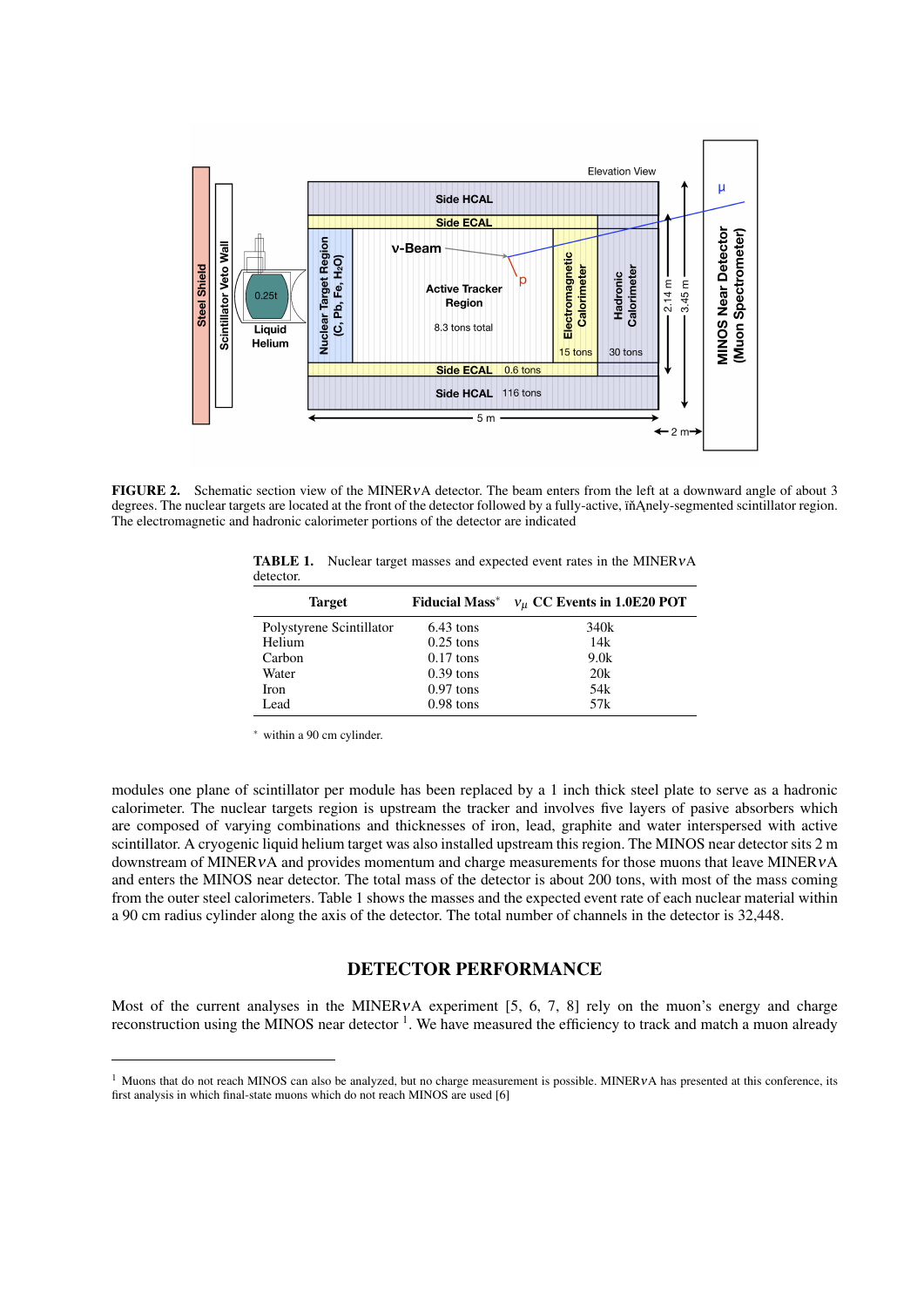

FIGURE 3. Tracking  $\times$  MINOS matching efficiency of muons reconstructed in the MINOS near detector with origin in MINERVA's tracker region. The method consist of selecting muon tracks in MINOS that point back to MINERVA and then trying to find a track in MINERνA that matches the selected MINOS one.



FIGURE 4. Calorimetric energy resolution as a function of true recoil energy (left). Systematic error on the calorimetric reconstruction of the recoil energy which is a convolution of single particle response uncertainties: mesons, 5%; electromagnetic (*e* <sup>±</sup>,γ), 3%; protons, 10% and neutrons, 15%.

reconstructed in the MINOS near detector. This efficiency is > 90% and can be seen in figure 3 as a function of the measured momentum in the MINOS near detector. The principal sources of failures that decrease this efficiency are big showers obscuring the muon track, pile-up of events and detector's dead time. The Monte Carlo simulation has been overlaid with data to include the last two of these effects. The remaining difference between the data and Monte Carlo is being studied and has been taken into account as a systematic error in all the analyses.

The purpose of the fully-active, fine-grained detector design for MINERνA is to enable the identification of particular exclusive final states and to achieve excellent position and energy resolution when reconstructing neutrino interactions. To achieve these goals, a detailed chain of energy calibration steps are carried out for all data [9]. In particular, MINERνA's ability to measure calorimetric energy is shown in figure 4.

Furthermore, the NuMI beamline supplies a useful in situ calibration sample: neutrinos undergoing charged-current interactions in the rock surrounding the detector hall create muons which can enter the detector. Since the beginning